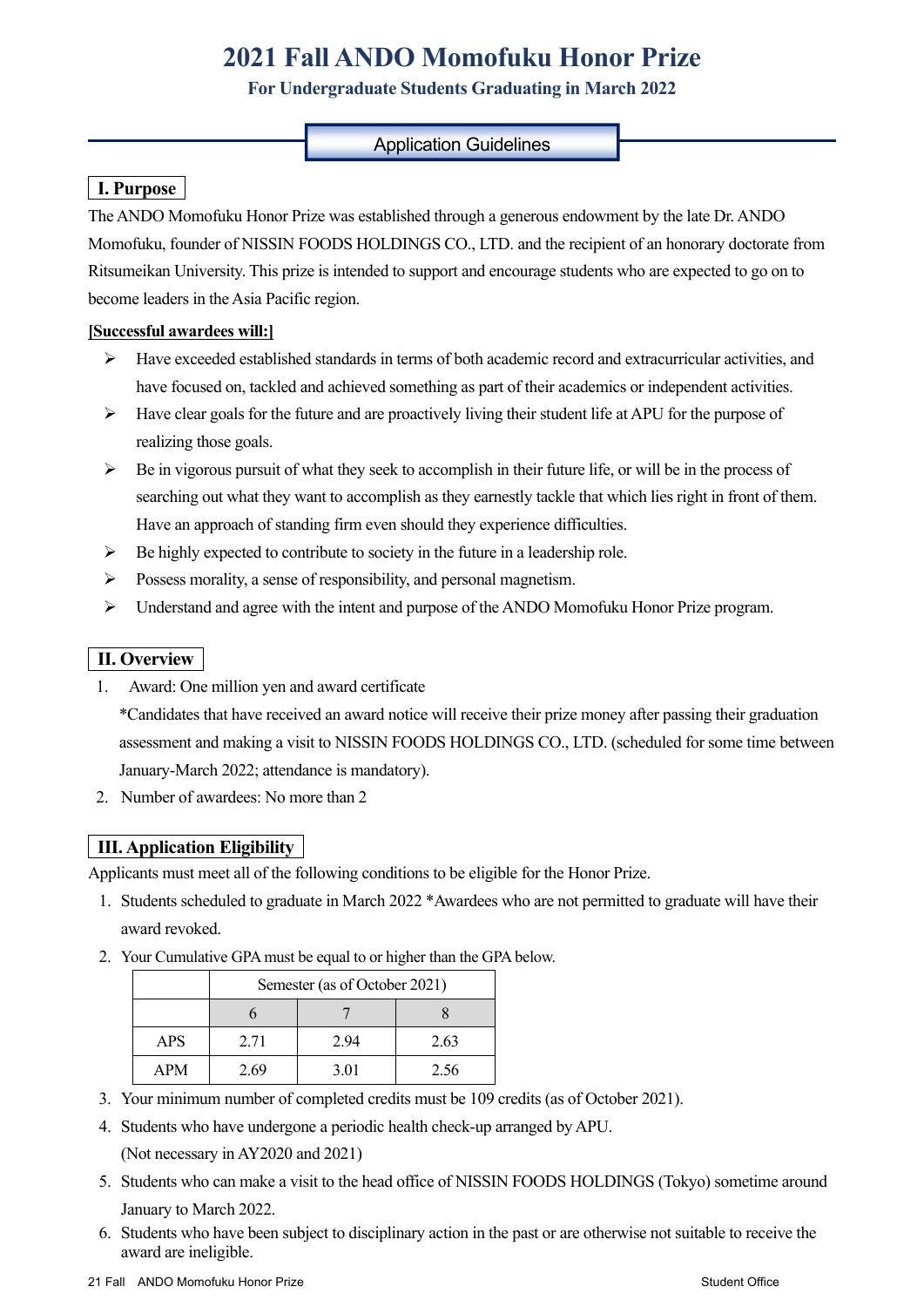# **IV. Evaluation Criteria**

During both the first and second screenings, applicants will be evaluated using the criteria below and suitableness for the purpose of the Honor Prize.

|                            | <b>Primary Criteria</b>                                                                                                                                                                                                                    |  |  |
|----------------------------|--------------------------------------------------------------------------------------------------------------------------------------------------------------------------------------------------------------------------------------------|--|--|
| 1.                         | <b>Academic record/extracurricular activities</b>                                                                                                                                                                                          |  |  |
|                            | Awardees will have (or be expected to have) an excellent academic record accompanied by exceptional<br>scholastic results or will have demonstrated leadership and remarkable performance in their<br>extracurricular activities, or both. |  |  |
| 2.                         | <b>Future potential</b>                                                                                                                                                                                                                    |  |  |
|                            | Awardees will feel resonance with the basic philosophy of APU, have a strong desire to contribute to<br>society backed by lofty ambitions, and will possess a clear vision and goals.                                                      |  |  |
| <b>Basic Criteria</b>      |                                                                                                                                                                                                                                            |  |  |
| 1.                         | Ability to plan                                                                                                                                                                                                                            |  |  |
| 2.                         | Ability to execute                                                                                                                                                                                                                         |  |  |
| 3                          | Outcome                                                                                                                                                                                                                                    |  |  |
| 4                          | Persuasiveness                                                                                                                                                                                                                             |  |  |
| 5                          | Originality and creativity; both traits that Dr. ANDO Momofuku emphasized greatly.                                                                                                                                                         |  |  |
| <b>Additional Criteria</b> |                                                                                                                                                                                                                                            |  |  |
| 1                          | Shows that they understand and feel a resonance with the late Dr. ANDO Momofuku and Nissin Foods<br>Holdings Co. Ltd.                                                                                                                      |  |  |

# **VI. Screening and Award Schedule**

#### **1**. **First screening**

(1) Documents to be submitted for the first screening

[Application deadline] Friday, October 22, 2021, 10:00 a.m. (JST)

[Application method] Survey (https://survey2.apu.ac.jp/limesurvey/index.php/915346?lang=en)

The University may contact you to ask the details of your contents of your application. Please check your APU email account every day.

(2) Announcement of first screening results Monday, November 15, 2021 (Campus Terminal personal message)

### **2**. **Second screening (Submission of presentation video; only for students who passed the first screening)**

- (1) Second screening guidance (conducted over Zoom) Instructions on how to prepare the presentation video and zoom interview details. [Date and time] Wednesday, November 17, 2021,  $5<sup>th</sup>$  period [Eligible students] Students who passed the first screening
- (2)Submission of presentation video

[Submission Deadline] Wednesday, December 1, 2021, 10:00 a.m. (JST)

[ Video Length] 10 minutes

[Video Theme]

Cite an example of your efforts in either your academic record or your extracurricular activities, or both, that you engaged in while a student at APU. Explain how you will leverage your takeaways from those efforts in the future in order to contribute to society. Also touch upon how you intend to utilize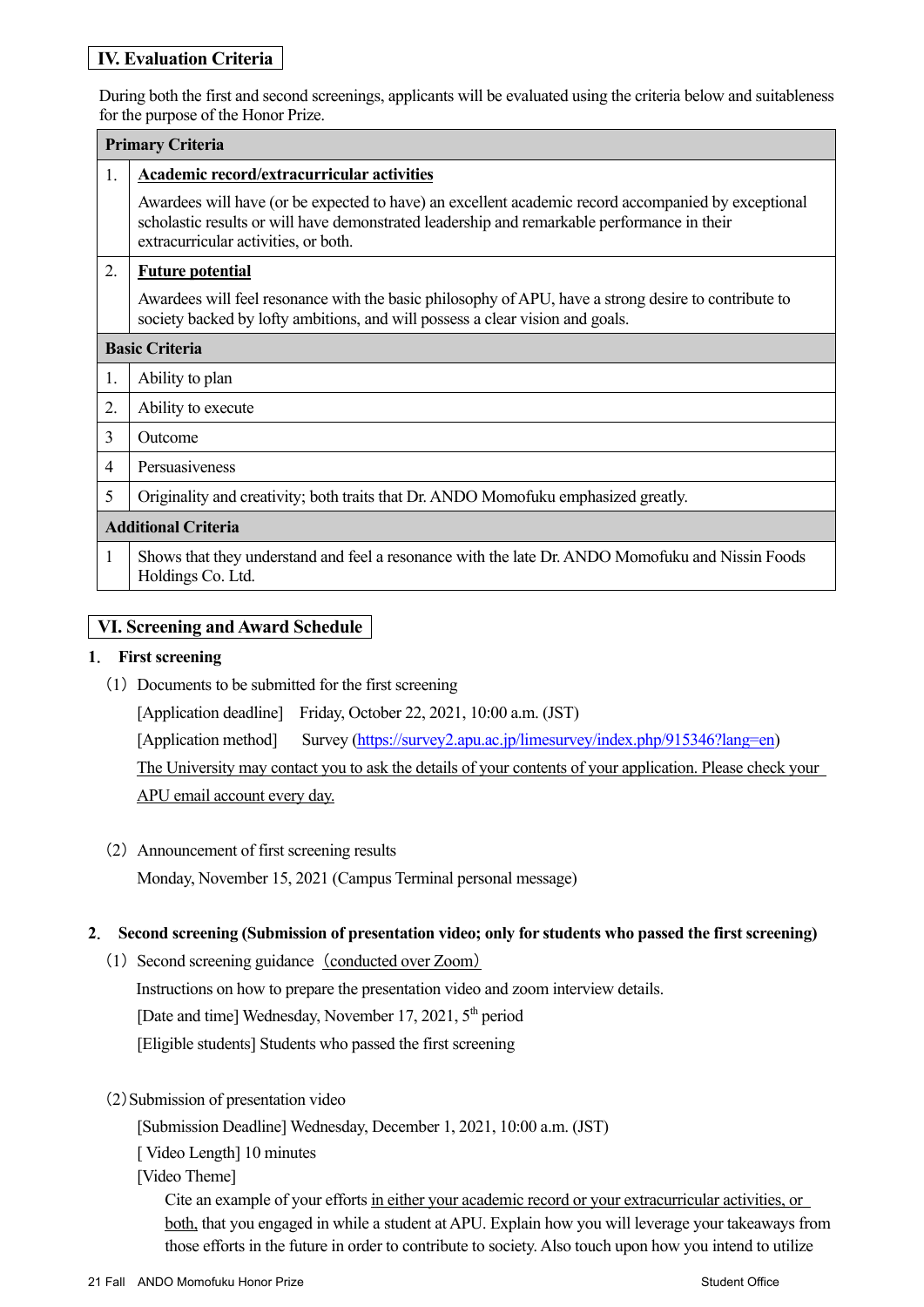the scholarship (in full or in part) to achieve your dreams." Come up with a title that matches your theme and prepare a speech.

[Rules Concerning Language]

One minute of the presentation's 10 minutes should be in the student's non-basis language. The remainder of the presentation can be in either Japanese or English.

[Public release] Videos will be made public for online viewing.

- [Notes] \* The University may request candidates to edit and resubmit their video due to copyright issues etc.
	- \* Do not deviate from the abovementioned video theme.
	- \* Do not include content in your video that was not included in the application documents you submitted for the  $1<sup>st</sup>$  screening.

\* Activities and/or achievements without proofs cannot be included in your application or video.

(3) Zoom interview

[Date] Wednesday, December 15, 2021,  $5<sup>th</sup>$  and  $6<sup>th</sup>$  periods or  $6<sup>th</sup>$  and  $7<sup>th</sup>$  periods

\*Details will be provided at a later date.

[Content] Each student will have an 18-minute interview with the judges. The student's pre-recorded video will be played before the interview begins. Questions may include inquiries concerning the student's video content, information in the application forms, NISSIN FOOD HOLDINGS CO., LTD. and Dr. ANDO Momofuku, etc.

[Rules Concerning Language] A minimum of five minutes of the interview's 18 minutes will be conducted in the student's non-basis language.

#### **3**. **Announcement of awardees**

Thursday, December 23, 2021 (Campus Terminal personal message)

### **VII. Other**

- 1. Cases involving false applications or other cases not suitable for receipt of the award will result in the application being revoked. Please submit documentation that would support information in your application form or in the video you submitted as quickly as possible if requested by Student Office staff.
- 2. Screenings may result in no eligible awardees.
- 3. Personal information entered into documents will not be used for purposes other than preparing on-campus materials through which individuals cannot be identified in order to facilitate procedures for student screenings and the company visit by awardees, contact by APU, and the improvement of future scholarship programs. Please note that images and videos featured in presentations may be used by the university, including but not limited to the display of photographs, names, etc. of awardees in the display space on the 1<sup>st</sup> Floor of Bldg. A.

### **VIII. Contact**

Scholarship Team, APU Student Office

| Office Hours | Weekdays 10:00 AM - 4:30 PM (Tuesdays 11:30 AM - 4:30 PM) |  |
|--------------|-----------------------------------------------------------|--|
| Address      | 1-1 Jumonjibaru, Beppu, Oita 874-8577                     |  |
| Telephone    | 0977-78-1124                                              |  |
| E-mail       | $apusch(\mathcal{Q}apu.ac.jp$                             |  |